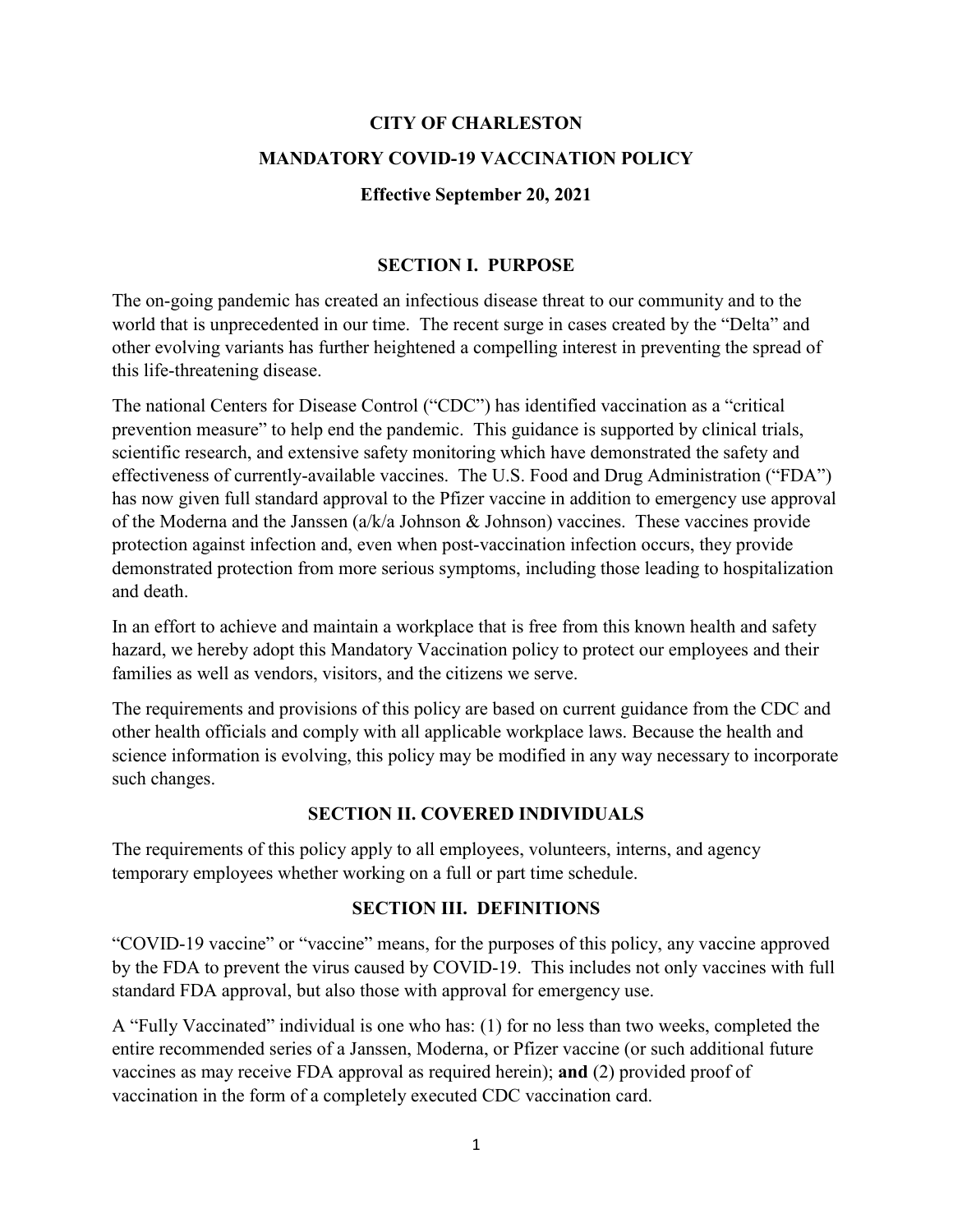A "Partially Vaccinated" individual is one who has: (1) received one dose of a two-dose series of Moderna or Pfizer (or any similar two-dose Vaccine which might receive FDA approval in the future); **or** (2) has completed the full recommended series of any FDA approved vaccine but has not yet completed the full two-week immunity-building period: **and** (3) has provided proof of vaccination in the form of a completely executed CDC vaccination card.

NOTE: Falsification of vaccine cards will subject an employee to discipline up to and including immediate discharge from employment.

## **SECTION IV. POLICY**

All employees, volunteers, interns and agency temporary employees, as a condition of continued employment (or volunteer/intern/agency temp) status, must become Fully Vaccinated by **November 22, 2021.** For convenience and to facilitate compliance, one or more on-site or employer-sponsored vaccine clinics will be held on dates to be announced. Employees who prefer to be vaccinated at other times or locations may comply using any of those alternative resources.

A. COMPLIANCE DEADLINES:

**September 30, 2021** - Employees who wish to take advantage of an on-site or employersponsored clinic must pre-register with Susan Dellucci in Human Resources at 843-724-7313 for the purposes of identifying how many shots will need to be made available.

**October 4, 2021**- **All employees, volunteers, interns, and agency temps must be partially or fully vaccinated,** or have registered with the City for a City sponsored clinic and have an appointment, or must have submitted a request for exemption.

**November 22, 2021**-**All employees, volunteers, interns and agency temps must be Fully Vaccinated** or must have submitted a request and been approved for an exemption.

NOTE: Separation from service for non-compliance with this policy is non-grievable.

B. DEADLINE DEFERRALS:

- Individuals who are in a prolonged leave status (such as on continuous FMLA leave) may request a deferral of the vaccine until their return to work if they will not be returning to work until after November 22, 2021. All such individuals must be Fully Vaccinated before returning from leave.
- The CDC recommends a 90 day waiting period for individuals to receive a vaccine after being treated with monoclonal antibodies. Employees must be partially vaccinated within 2 weeks post the recommended 90 day waiting period. Thereafter, the individual must become Fully Vaccinated no later than seven weeks after the 90 day waiting period.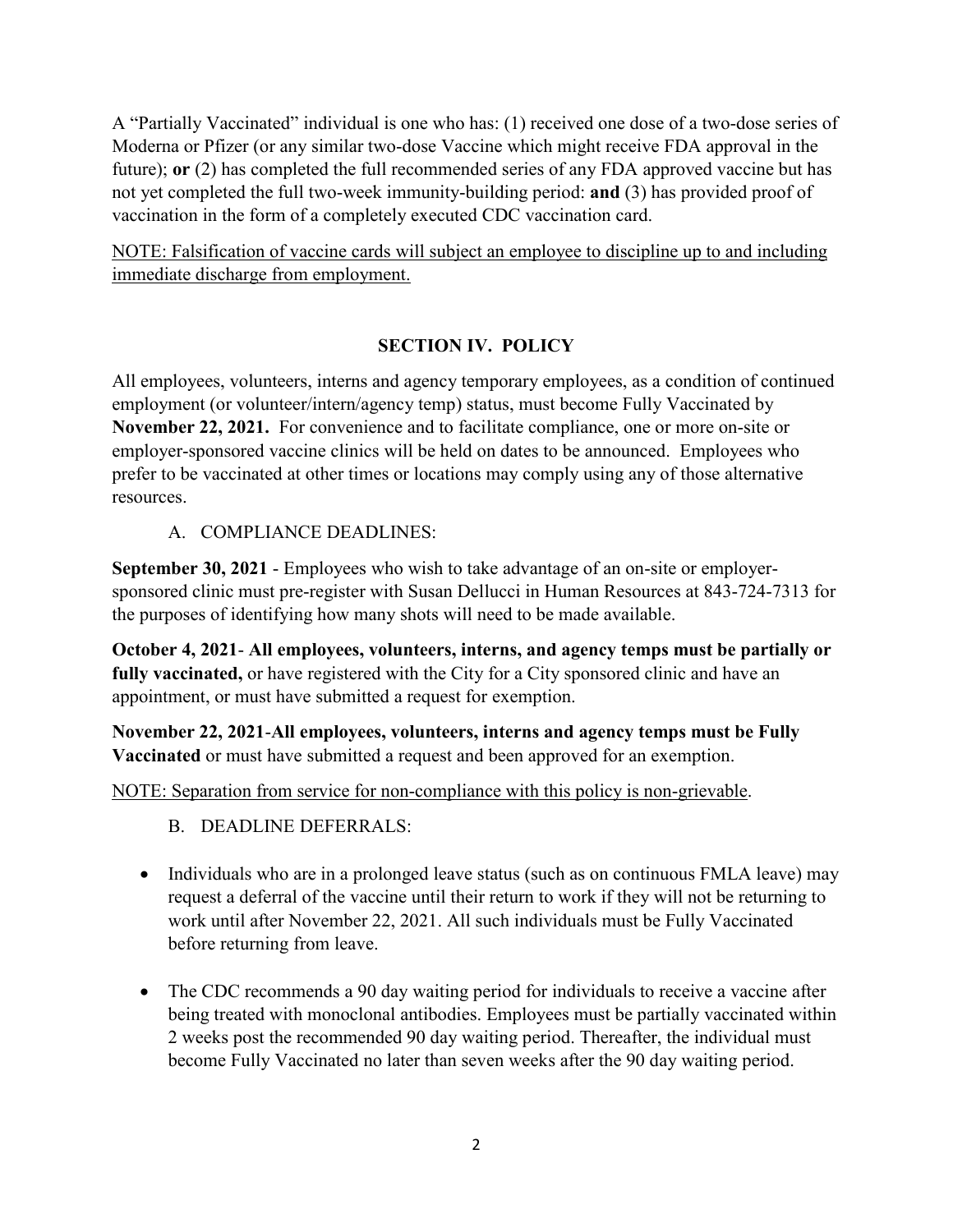- Individuals who have tested positive for COVID-19 or test positive between now and any deadline may, with proof of the positive test, be permitted to defer that deadline 90 days post infection.
- Individuals who have submitted a written request for an exemption which request was denied must be Partially Vaccinated within 14 calendar days of denial, and Fully Vaccinated within 9 weeks of that same date.

## C. EXEMPTIONS TO VACCINE REQUIREMENT

In accordance with various state and federal laws, employees may be granted exemption from the Vaccine mandate under the limited circumstances discussed below. Generally, volunteers and unpaid interns are not entitled to these exemptions, but they may make a request which will be considered on a case-by-case basis. Individuals may request accommodation without fear of retaliation. Any health information/documentation disclosed as part of the process will be kept secured as is all protected health information.

## 1. MEDICAL EXEMPTIONS AND ACCOMMODATIONS

Individuals may request a medical exemption and reasonable accommodation to the Vaccination requirement if they:

- Have a contraindication recognized by the CDC or by the Vaccine's manufacturer to every approved COVID-19 vaccine. A contraindication means a condition that makes vaccination inadvisable. Appropriate documentation from a health care provider will be required as part of the interactive process during which reasonable accommodation will be explored. See "Accommodations" below.
- Have a disability and are requesting a medical exception as a reasonable accommodation. Appropriate documentation from a health care provider will be required as part of the interactive process. See "Accommodations" below.

## 2. RELIGIOUS EXEMPTIONS AND ACCOMMODATIONS

• Individuals may request a religious exemption and reasonable accommodation based on their sincerely held religious belief, practice or observance. You will be asked to identify your religious requirement or belief and explain how it is in conflict with this policy. See "Accommodations" below.<sup>[1](#page-2-0)</sup>

<span id="page-2-0"></span><sup>&</sup>lt;sup>1</sup> For operational reasons, effective  $10/21/2021$ , the City will not consider religious accommodation requests for new hires.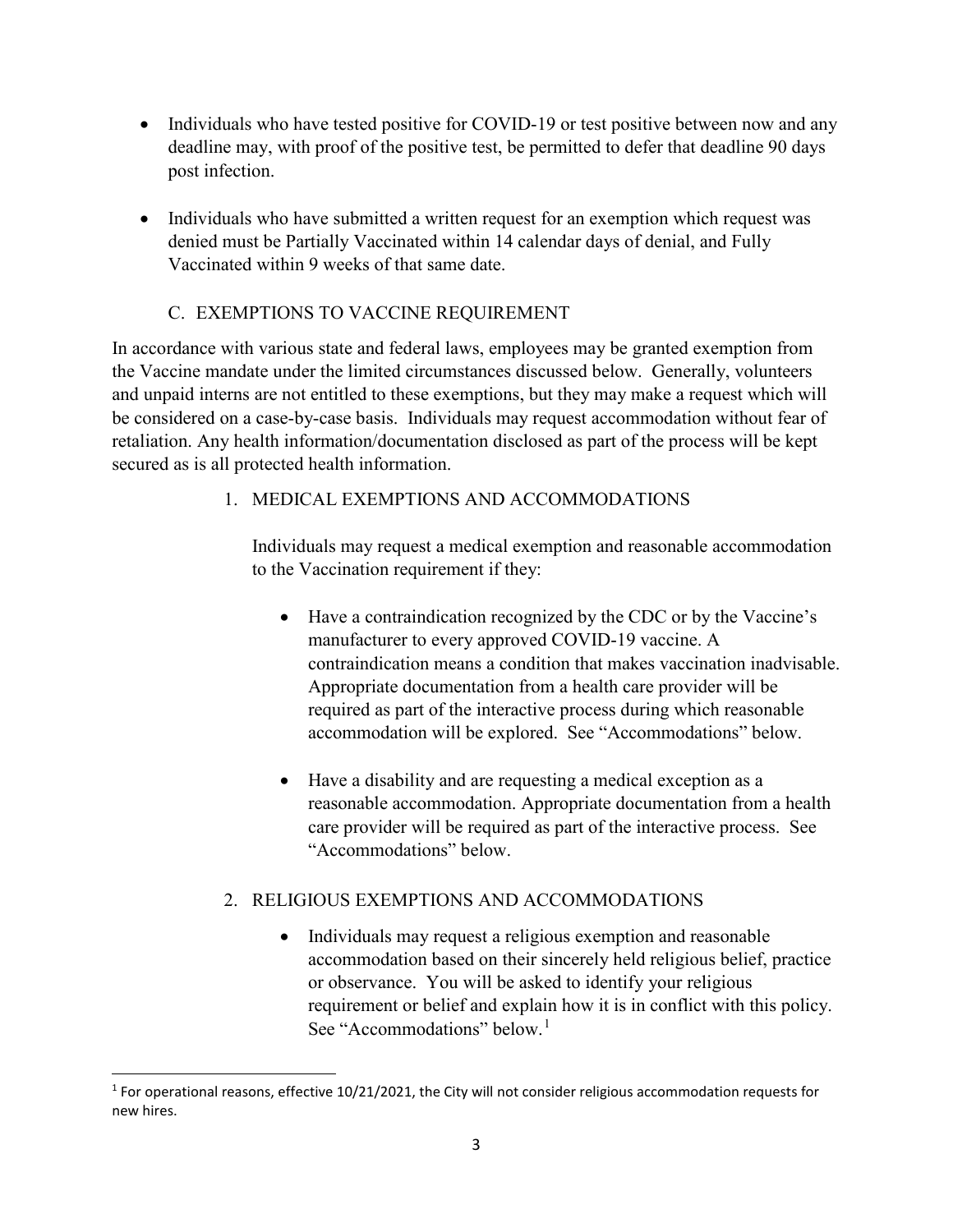#### D. ACCOMMODATIONS FOR INDIVIDUALS GRANTED EXEMPTIONS

Individuals who are granted exemptions will be exempt from the vaccination requirement only – they will not be exempt from the essential job duty of participating in workplace safety via their reasonable accommodation/alternate means of performing that duty. What accommodation is best suited to the employment and personal circumstances of the individual in question will be determined on a case-by-case basis. It is not possible to describe every possible accommodation, but an example of an accommodation might include weekly or other periodic testing combined with use of mask and/or other safety equipment in lieu of vaccination. Another example might be a leave of absence. Applicable laws do not require accommodations that would impose employer hardships, or which would pose a direct threat to the health and safety of other employees.

Requests for exemptions/accommodations must be made *no later than* **October 4, 2021**. To avoid non-compliance, requests should be made as soon as possible once the policy is in effect. All requests for exemptions/accommodations should be made through the Human Resources office. HR will provide you with official forms which must be used to document requests and will explain to you how to complete the process and identify any documentation required.

At the conclusion of the process, you will receive written response(s) either granting or denying your request. If the exemption is granted, you will also be notified of the specific accommodation granted by which you will participate in alternative safety measures in lieu of vaccination.

## **SECTION V. Conclusion**

The requirements of this policy are essential to our efforts to provide a workplace free of known hazards and to meet the compelling need to prevent and protect from the spread of the infectious disease caused by the COVID-19 virus.

To ensure that all covered individuals have received notice of this policy and its requirements, each employee, volunteer, and intern will receive a copy of this policy via postal mail, City email for those with access, and will be attached to all employee's September 10, 2021 paystub. The mailed copy will be sent to your last known home address, and it is your responsibility to ensure that we have an updated home address for you in our HRIS system. Notices will also be posted at various locations in City offices. In addition, this policy will be sent to all temporary staffing agencies.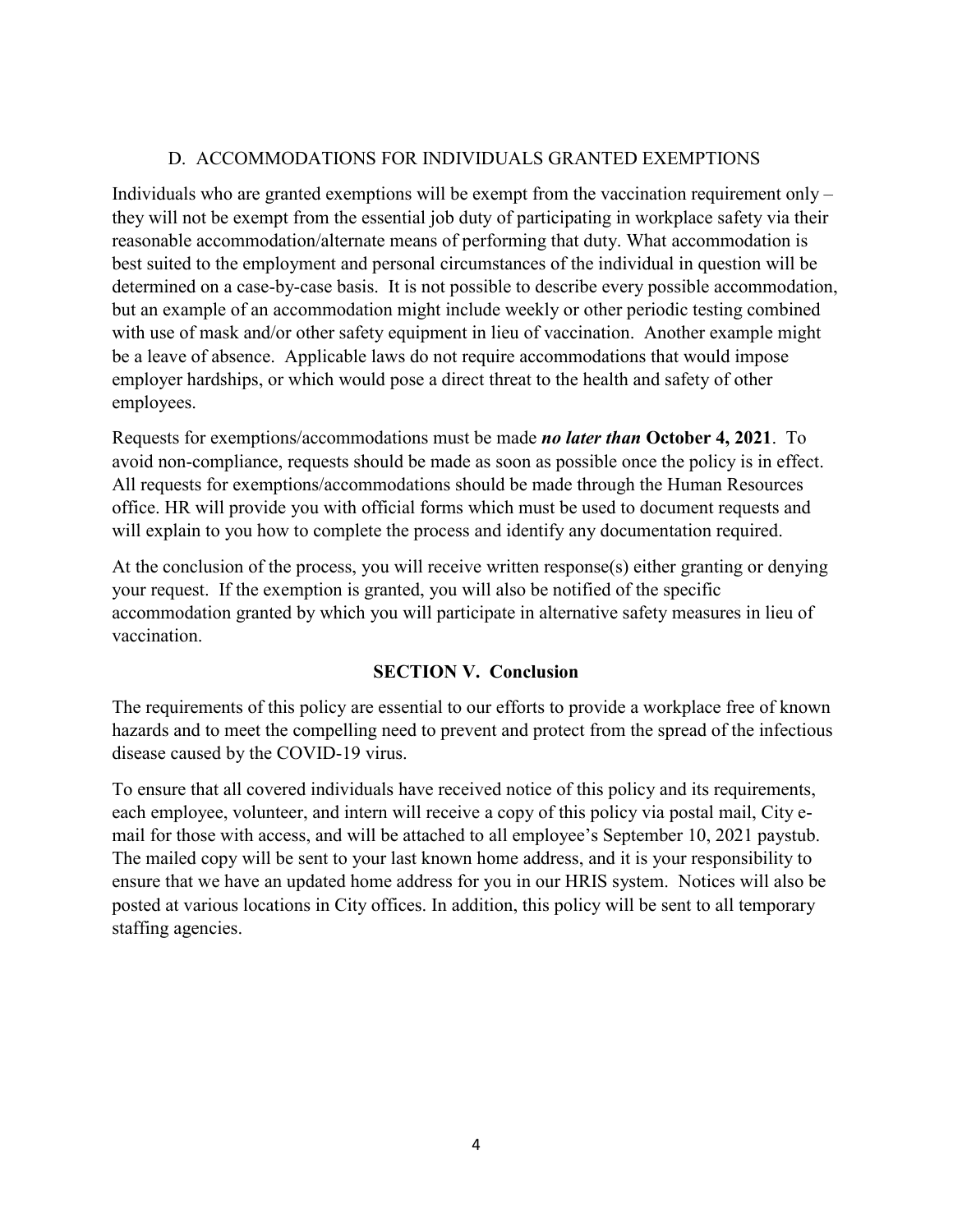#### **CITY OF CHARLESTON**

#### **REQUEST FOR MEDICAL EXEMPTION/ACCOMMODATION**

In the interests of promoting and protecting the health and welfare of City employees and citizens and providing a safe working environment, the City has imposed a requirement that employees be vaccinated with a vaccine approved by the FDA (whether standard or emergency use approval) to prevent infection and spread of the virus caused by COVID-19.

In addition to its duty to pursue a workplace free from known threats, the City also understands and is committed to satisfying its obligation to prevent and protect individuals with disabilities from unlawful discrimination and retaliation and to provide reasonable accommodations, where appropriate, to enable such individuals to perform the essential functions of their employment, provided that such accommodation(s) do not impose undue hardship or present a direct threat of safety to others. Whether and what accommodation is appropriate will be determined through an individualized interactive process beginning with a review of the relevant information submitted by an employee requesting accommodation.

To request a medical exemption/accommodation related to the COVID-19 Vaccine mandate, all requesting employees should complete Part 1 of this form *and* have Part 2 completed and signed by their health care provider. Part 3 of the form is for Human Resources use only. The form, with parts 1 and 2 *fully completed* should be returned to Human Resources.

Upon receipt of a fully completed request, Human Resources may need to meet with the requesting employee to further engage in the interactive process to determine whether and what accommodation is appropriate.

## **PART 1**

(To be completed by the requesting employee)

Name of requesting employee: \_\_\_\_\_\_\_\_\_\_\_\_\_\_\_\_\_\_\_\_\_\_\_\_\_\_\_\_\_\_\_\_\_\_\_\_\_\_\_\_\_\_\_\_\_\_\_

Department:

VERIFICATION:

I have a health/medical condition that prevents me from complying with the City's vaccination requirement, and I am requesting an accommodation that will enable me to perform the essential function of observing workplace safety rules without being vaccinated.

I verify that the information I am submitting in support of my request is complete and accurate to the best of my knowledge. I understand that providing false or misleading information as part of this request will subject me to disciplinary action.

I acknowledge that my request for accommodation may be denied if there is no reasonable accommodation that can be made without creating a direct threat to others in the workplace or causing an undue hardship on the City.

| Signature  | Jate | 2021 |
|------------|------|------|
| Print name |      |      |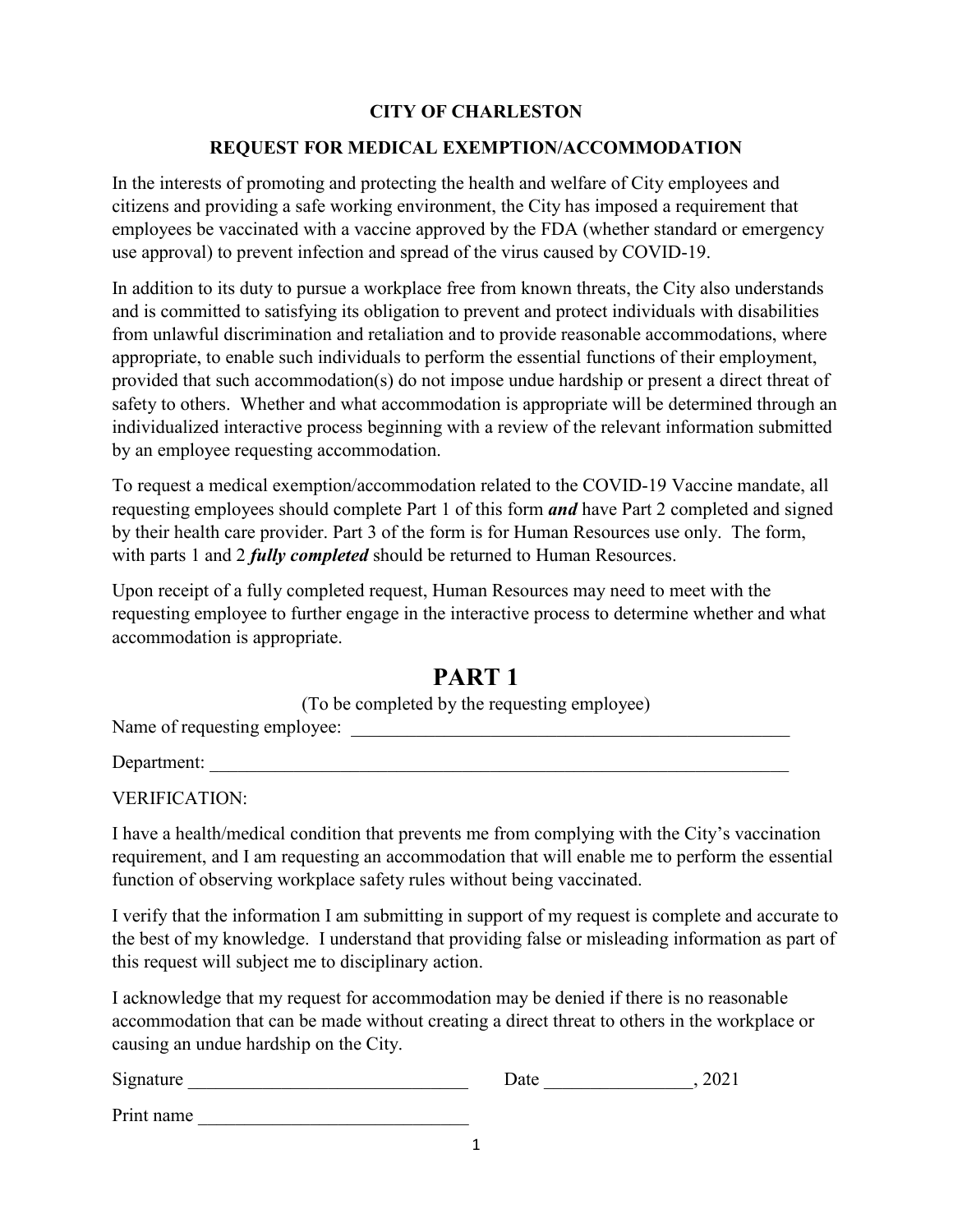# **PART 2**

(To be completed by health care provider)

Employee Name: \_\_\_\_\_\_\_\_\_\_\_\_\_\_\_\_\_\_\_\_\_\_\_\_\_\_\_\_\_\_\_\_\_\_\_\_\_\_\_\_\_\_\_\_\_\_\_\_\_\_

| <b>Attention Medical Provider:</b>                |                                                                                                                                                                                                                                                                             |
|---------------------------------------------------|-----------------------------------------------------------------------------------------------------------------------------------------------------------------------------------------------------------------------------------------------------------------------------|
|                                                   | The City requires a COVID-19 vaccination as a condition of employment. In accordance with<br>applicable laws, the City will provide an exemption and reasonable accommodation for employees<br>with medical contraindications that are confirmed by a health care provider. |
|                                                   | The requesting employee should have filled out Part 1 above. Upon receipt, please complete this<br>Part 2 (Certification of Need) of this request form.                                                                                                                     |
|                                                   |                                                                                                                                                                                                                                                                             |
| <b>Certification of Need</b>                      |                                                                                                                                                                                                                                                                             |
|                                                   | (print name), certify that I am the referenced<br>employee's health care provider and that s/he should not be immunized for COVID-19 for the<br>following reasons (check all that apply):                                                                                   |
|                                                   | History of previous allergic reaction to indicate an immediate hypersensitivity<br>reaction to a component of the vaccine.                                                                                                                                                  |
|                                                   | The physical condition of the person or medical circumstances relating to the<br>person are such that immunization is not considered safe. The specific nature of<br>the condition and the probable duration of the medical condition or circumstances<br>are:              |
|                                                   | Other: (provide narrative description of reason which includes the probable<br>duration):                                                                                                                                                                                   |
| Medical Provider Signature<br><b>Printed Name</b> | <u> 1980 - Andrea Station, Amerikaansk politiker (</u>                                                                                                                                                                                                                      |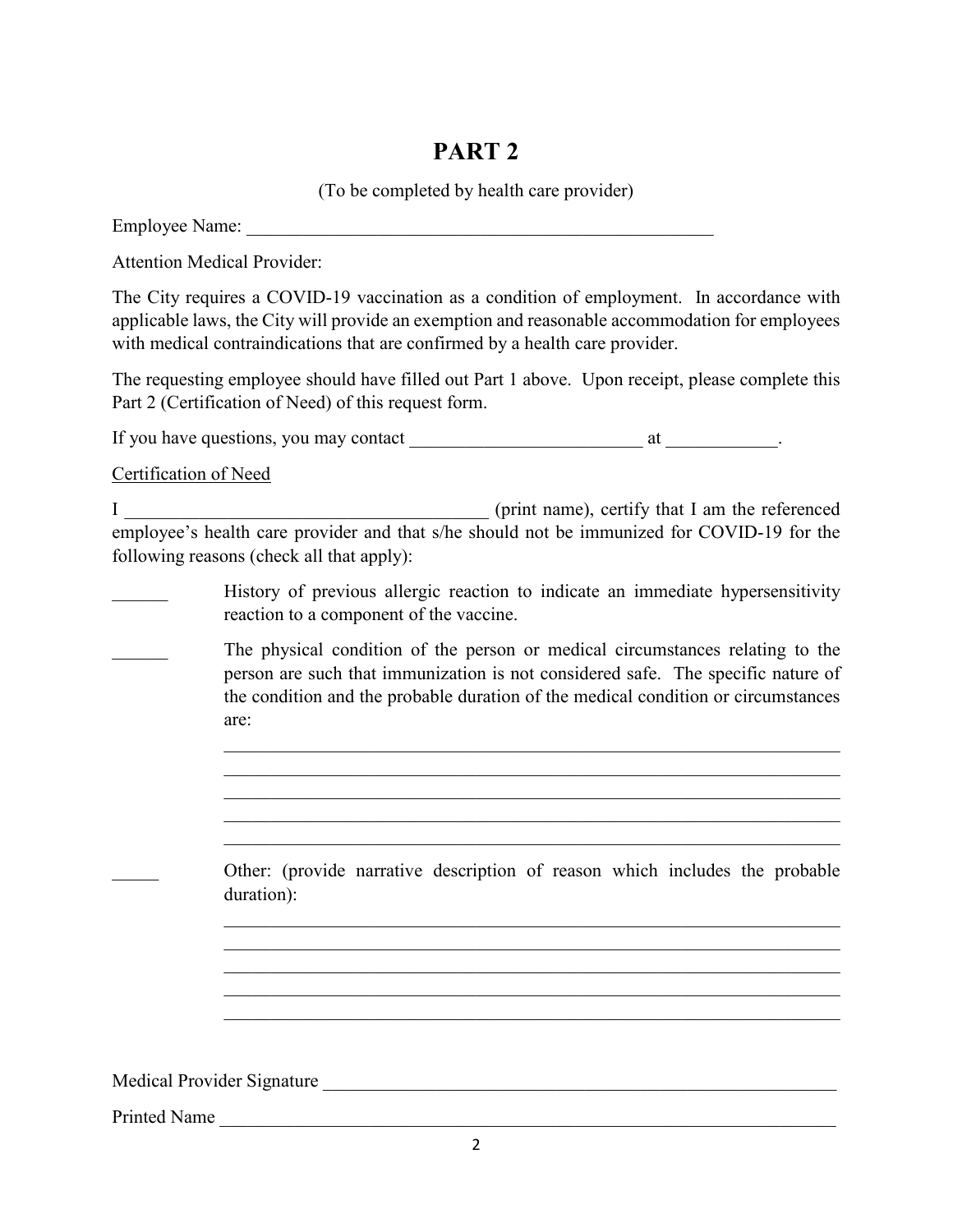| Date             |  |
|------------------|--|
| Address          |  |
| Telephone Number |  |
|                  |  |

## **PART 3**

(To be completed by City Human Resources Representative)

 $\_$  , and the set of the set of the set of the set of the set of the set of the set of the set of the set of the set of the set of the set of the set of the set of the set of the set of the set of the set of the set of th

Date form received by Human Resources \_\_\_\_\_\_\_\_\_\_\_\_\_\_\_\_\_\_\_\_\_\_\_\_\_\_\_\_\_\_\_\_\_\_\_\_\_\_\_\_\_\_\_

Dates of further interaction with employee or health care provider (if applicable)

| Was Exemption/Accommodation Granted?                  |
|-------------------------------------------------------|
| Yes                                                   |
| No                                                    |
| Date employee notified in writing (may include email) |

## **ATTACH COPY OF WRITTEN RESPONSE PROVIDED TO EMPLOYEE**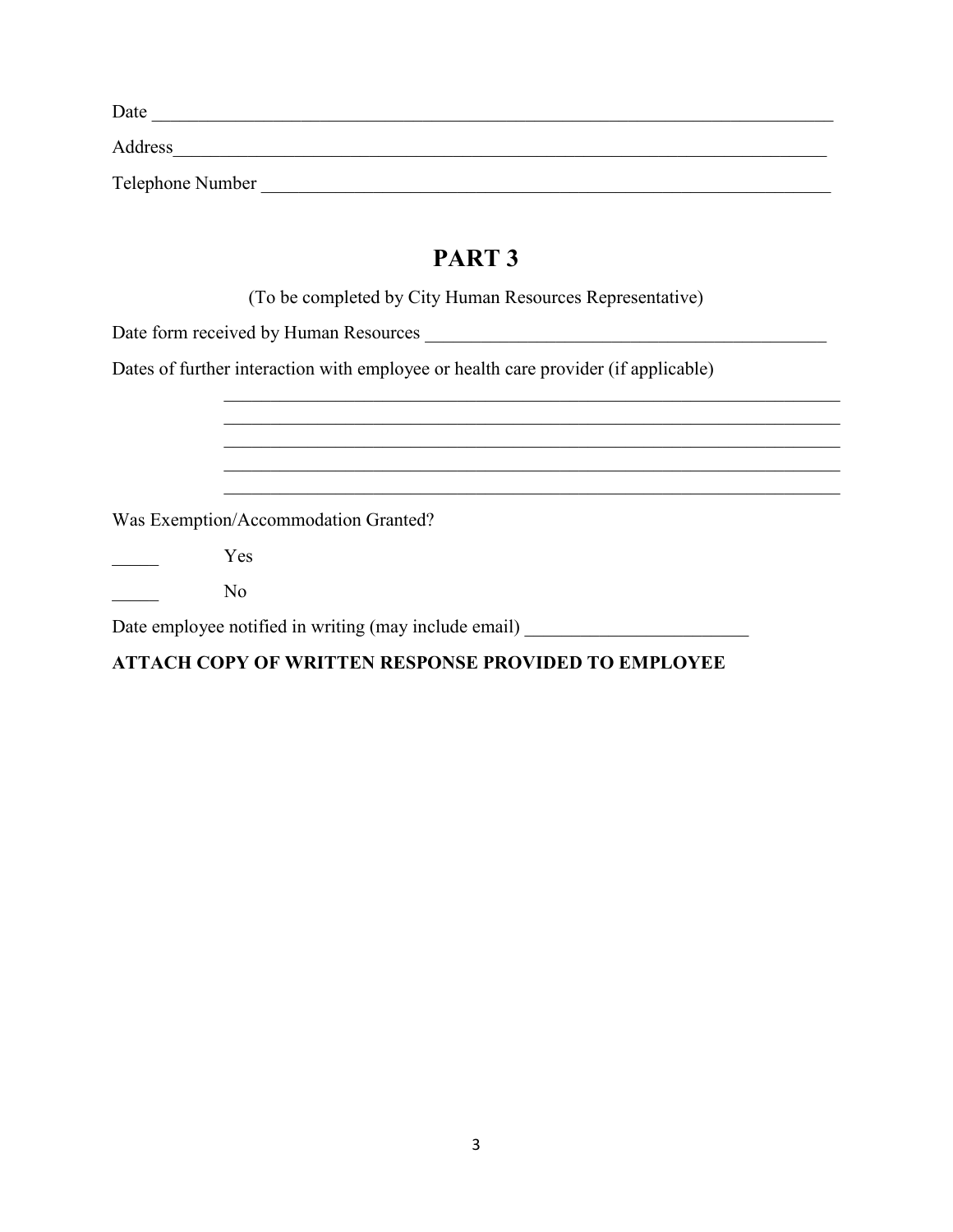#### **CITY OF CHARLESTON**

#### **REQUEST FOR DEFERRAL**

In the interests of promoting and protecting the health and welfare of City employees and citizens and providing a safe working environment, the City has imposed a requirement that employees be vaccinated with a vaccine approved by the FDA (whether standard or emergency use approval) to prevent infection and spread of the virus caused by COVID-19.

In certain instances, employees may be eligible for a 90-day deferral for meeting the requirements of the mandate.

To request a deferral related to the COVID-19 vaccine mandate, all requesting employees must complete this form and return it to Human Resources no later than November 22, 2021.

Upon receipt of a fully completed request, Human Resources may need to meet with the requesting employee to determine if a deferral is warranted.

#### **Deferrals may be granted in the following situations:**

- 1. Individuals who are in a prolonged leave status (such as on continuous FMLA leave) may request a deferral of the vaccine until their return to work if they will not be returning to work until after November 22, 2021. All such individuals must be Fully Vaccinated before returning from leave.
- 2. The CDC recommends a 90 day waiting period for individuals to receive a vaccine after being treated with monoclonal antibodies. Employees must be partially vaccinated within 2 weeks post the recommended 90 day waiting period. Thereafter, the individual must become Fully Vaccinated no later than seven weeks after the 90 day waiting period.
- 3. Individuals who have tested positive for COVID-19 or test positive between now and any COVID-19 Vaccine Mandate Policy deadline may, with proof of the positive test, be permitted to defer that deadline 90 days post infection.
- 4. Individuals who have submitted a written request for an exemption which request was denied must be Partially Vaccinated within 14 calendar days of denial, and Fully Vaccinated within 9 weeks of that same date.